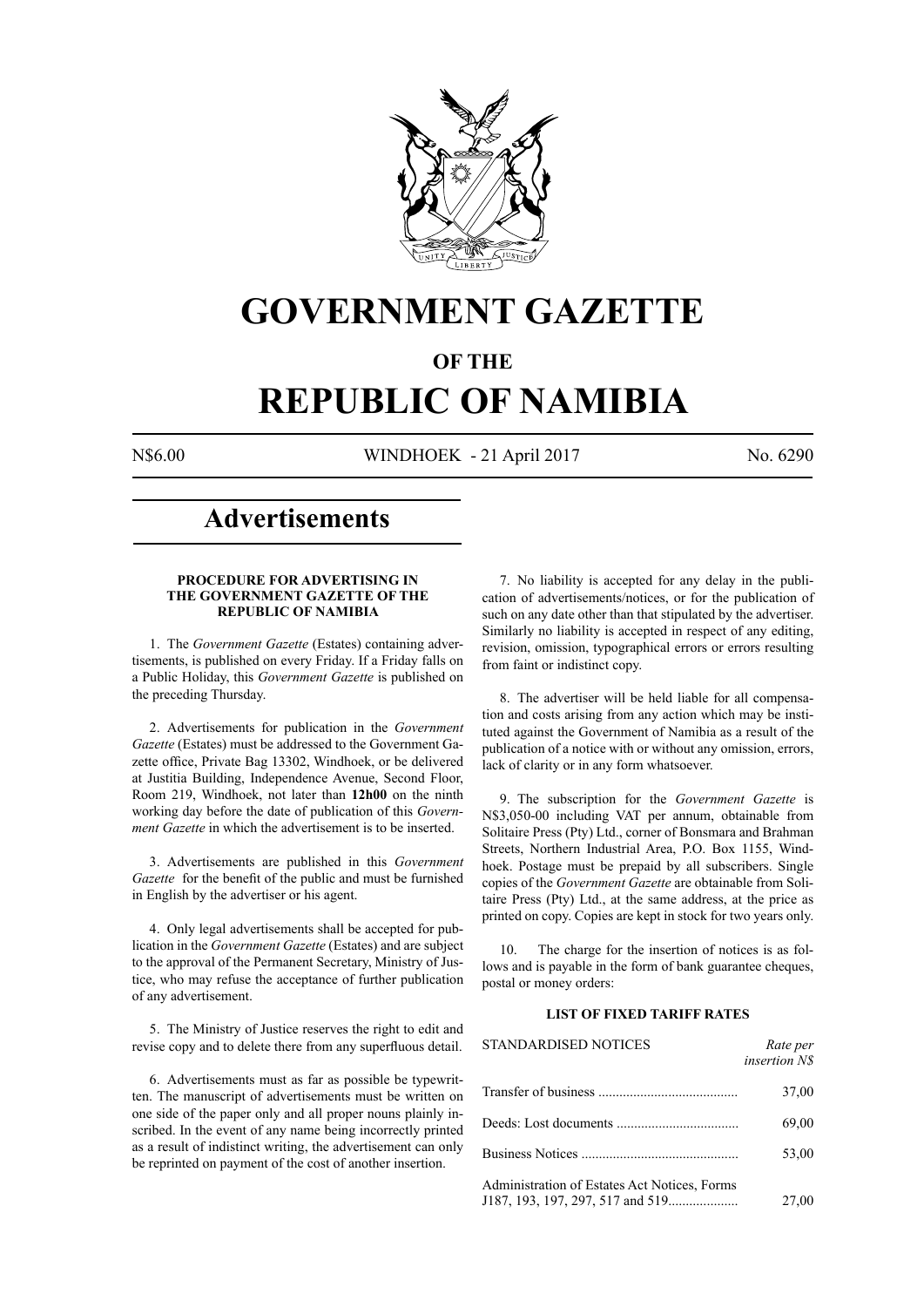| Insolvency Act and Companies Act Notices:                                                                                                                                                               | 48,00  |
|---------------------------------------------------------------------------------------------------------------------------------------------------------------------------------------------------------|--------|
| N.B. Forms 2 and 6 additional statements according<br>to word count table, added to the basic tariff.                                                                                                   | 333,00 |
| Naturalisation notices (including a reprint for the                                                                                                                                                     | 27,00  |
| Unclaimed moneys - only in the Government<br>Gazette, closing date 15 January (per entry of                                                                                                             | 13,00  |
|                                                                                                                                                                                                         | 53,00  |
|                                                                                                                                                                                                         | 27,00  |
| NON-STANDARDISED NOTICES                                                                                                                                                                                |        |
| Company notices:                                                                                                                                                                                        |        |
| Short notices: Meetings, resolutions, offers of<br>compromise, conversions of companies, voluntary<br>windings-up, etc.: closing of members' registers<br>for transfer and/or declarations of dividends | 120,00 |
| Declaration of dividends with profit statements,                                                                                                                                                        | 267,00 |
| Long notices: Transfers, changes in respect of<br>shares or capital, redemptions, resolutions,                                                                                                          | 373,00 |
|                                                                                                                                                                                                         | 120,50 |

# **FORM J 187**

# **LIQUIDATION AND DISTRIBUTION ACCOUNTS IN DECEASED ESTATES LYING FOR INSPECTION**

In terms of section 35(5) of Act 66 of 1965, notice is hereby given that copies of the liquidation and distribution accounts (first and final, unless otherwise stated) in the estates specified below will be open for the inspection of all persons interested therein for a period of 21 days (or shorter or longer if specially stated) from the date specified or from the date of publication hereof, whichever may be the later, and at the offices of the Master and Magistrate as stated.

Should no objection thereto be lodged with the Master concerned during the specified period, the executor will proceed to make payments in accordance with the accounts.

1358/2015 JAKOB Alfred Peter, 63022300239, Grootfontein. Supplementary. Grootfontein. Windhoek. Emeleo Trust Services, P.O. Box 1447, Grootfontein.

1870/2015 RIDDLES Desmond Nigel, 690601- 00565, Windhoek, Namibia. Secret Rosita Riddles, 700808- 01412. Windhoek. Charmaine Schultz & Co., P.O. Box 23823, Windhoek.

1917/2015 OLIVIER Rene, 43071200421, 5 Lessing Street, Windhoek. Windhoek. Windhoek. Erasmus & Associates, P.O. Box 86477, Eros, Windhoek.

1749/2015 ETZOLD Editha Emma Henriette, 39110900144, No. 6 Luebbert Street, Swakopmund, Namibia. Swakopmund. Windhoek. Etzold-Duvenhage, 33 Feld Street, Windhoek.

| Liquidators' and other appointees' notices | 80,00                     |
|--------------------------------------------|---------------------------|
| Gambling house licences/Liquor licences    | 120,00                    |
| SALES IN EXECUTION AND OTHER PUBLIC SALES: |                           |
|                                            | 207,00                    |
| Public auctions, sales and tenders:        | 69,00<br>171,00<br>253,00 |
| ORDERS OF THE COURT                        |                           |

| Provisional and final liquidations or           |        |
|-------------------------------------------------|--------|
|                                                 | 157,00 |
| Reduction of change in capital mergers, offers  |        |
|                                                 | 373.00 |
| Judicial managements, curator bonis and similar |        |
|                                                 | 373,00 |
|                                                 | 48,00  |
| Supersession and discharge of petitions (J.158) | 40,00  |
|                                                 |        |

The charge for the insertion of advertisements other than the notices mentioned in paragraph 10 is at the rate of N\$13,00 per cm double column. (Fractions of a cm must be calculated as a cm).

12. No advertisements shall be inserted unless the charge is prepaid. Cheques, drafts, postal or money orders must be made payable to the Ministry of Justice, Private Bag 13302, Windhoek.

1498/2015 MOSTERT Christie Steyn, 34081000263, Windhoek. Windhoek. F.M. Oehl Trust cc, P.O. Box 90290, Windhoek, Namibia.

758/2011 FRANS Andreas, 54081600287, remainder of Erf No. 1612, Mondesa, Swakopmund. Helena Petrus, 59121800367. Swakopmund. Windhoek. Kinghorn Associates, P.O. Box 1455, Swakopmund.

13/2017 KAAPANDA Taimi Naambo, 650209- 00745, Omusati. Oshakati. Windhoek. FNB Trust Services Namibia (Pty) Ltd, P.O. Box 448, Windhoek, Namibia.

433/2015 MBUENDE Priscilla, 74050100134, Okahandja. Windhoek. FNB Trust Services Namibia (Pty) Ltd, P.O. Box 448, Windhoek, Namibia.

12/2017 EFRAIM Phillemon, 56090300519, Oshana. Miina Efraim, 71012000397. Oshakati. Windhoek. FNB Trust Services Namibia (Pty) Ltd, P.O. Box 448, Windhoek, Namibia.

1887/2016 KASITA Martin, 64040405919, Omakulukuma Village, Oluno. Ondangwa. Windhoek. FNB Trust Services Namibia (Pty) Ltd, P.O. Box 448, Windhoek, Namibia.

335/2014 DE KLERK Barend, 2410220200105, Erf No. Rehoboth B924. Rehoboth. Windhoek. V.T. van Wyk Attorneys, Hebron House, Plot A129, Rehoboth, Namibia.

192/2015 DE KLERK Sofia Victoria, 32080200240, Erf No. Rehoboth B924. Rehoboth. Windhoek. V.T. van Wyk Attorneys, Hebron House, Plot A129, Rehoboth, Namibia.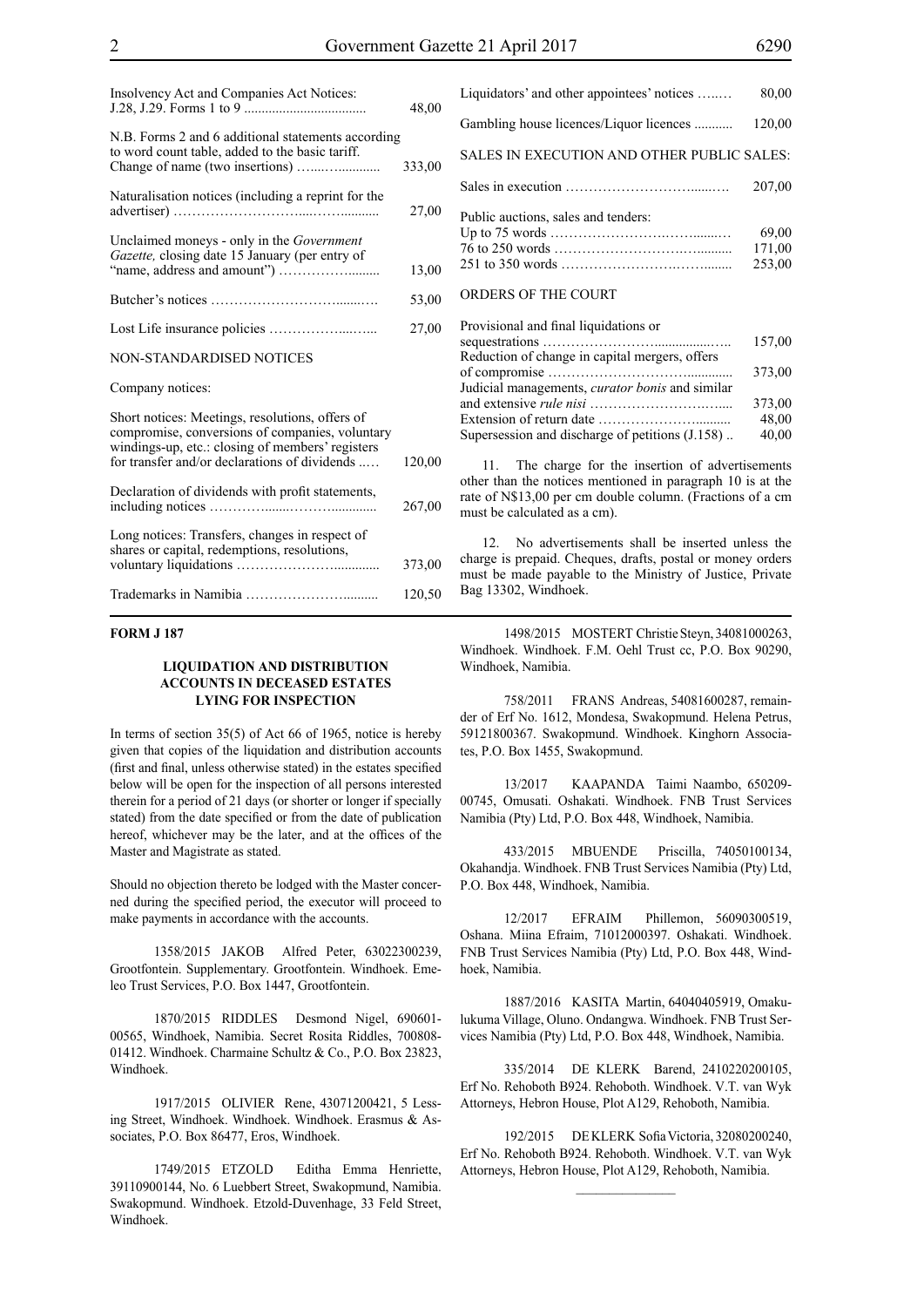# **FORM J 193**

# **NOTICE TO CREDITORS IN DECEASED ESTATES**

All persons having claims against the estates mentioned below are hereby called upon to lodge their claims with the executors concerned, within 30 days (or otherwise as indicated) calculated from the date of publication hereof. The information is given in the following order: Estate number, surname and Christian names, date of birth, identity number, last address, date of death; surviving spouse's names, surname, date of birth and identity number; name and address of executor or authorised agent, period allowed for lodgement of claims if other than 30 days.

1200/2012 SINFWA Fenyeho Charity, 17 April 1972, 72041700394, Erf 87, Columbia Street, Dorado Park, 10 March 2002. Cavin Mwinga Mwinga, 6 June 1965, 65060600217. Charmaine Schultz & Co., P.O. Box 23823, Windhoek.

504/2017 STAUDER Eleanor, Windhoek, 16 July 1951, 51071600281, 12 Lagoon Street, Walvis Bay, Namibia, 19 March 2017. Pointbreak Trust and Estates (Pty) Ltd, P.O. Box 156, Windhoek.

190/2017 MCNAMARA Kerry Sean, Windhoek, 25 August 1940, 40082500258, 3 Albatros Street, Swakopmund, 16 January 2017. H. Diekman, P.O. Box 24217, Windhoek.

1316/2016 SHITULENI Elisabeth, Windhoek, 5 May 1959, 59050500676, Erf No. 381, Ozondje Street, Omaruru, 21 July 2016. Afflux Investments cc, P.O. Box 1130, Windhoek.

404/2017 AHRENS Sven Helmuth, Windhoek, 28 October 1973, 73102810152, Erf 105, Finkenstein, Windhoek, 21 September 2016. Theunissen, Louw & Partners, No. 1 Schutzen Street, Schutzen Haus, P.O. Box 3110, Windhoek.

477/2017 BRAND Jacoba Magdalena Aletta, Windhoek, 13 March 1938, 38031300100, Gobabis, 28 February 2017. Jean Louis Brand, 13 December 1934, 34121300017. F.M. Oehl Trust cc, P.O. Box 90290, Windhoek, Namibia.

464/2017 STEINER Leopold Franz, Windhoek, 18 September 1933, 8983 Bad Mittendorf, Austria, 5 February 2017. Engling, Stritter & Partners, P.O. Box 43, Windhoek.

2066/2014 IITA David Kanti, Windhoek, 28 December 1946, 46122800198, Erf No. 287, Goreangab, Katutura, Windhoek, 12 December 2014. Evelina Angala, 26 April 1958, 58042600054. Dr. Weder, Kauta & Hoveka Inc., 3rd Floor, WKH House, Jan Jonker Road, Ausspannplatz, P.O. Box 864, Windhoek, Namibia.

434/2017 RITTER Imtraut Adelheid Hilda, Windhoek, 27 March 1927, 27032700128, No. 120 Anton Lubowski Street, Kramersdorf, Swakopmund, 15 March 2017. Kinghorn Associates, P.O. Box 1455, Swakopmund.

273/2017 HERBOTH Christiane Ursula, Windhoek, 15 October 1938, 38101500197, No. 22 Opal Street, Vineta, Swakopmund, 21 January 2017. Kinghorn Associates, P.O. Box 1455, Swakopmund.

475/2017 GERBER Johan Daniel Wilhelm, Windhoek, 7 May 1949, 49050700179, Tsumeb, 1 March 2017. Gertruida Elizabeth Gerber, 17 March 1950, 50031700268. FNB Trust Services Namibia (Pty) Ltd, P.O. Box 448, Windhoek, Namibia.

381/2017 DE KLERK Martha Wilhelmina, Windhoek, 5 June 1969, 69060500784, No. 470 Langlaagte Street, Keetmanshoop, Namibia, 10 February 2017. Old Mutual Trust, P.O. Box 165, Windhoek.

433/2017 PEARSON Anna Susanna Henrieta, Windhoek, 24 October 1926, 26102400054, Karl Albrecht Old Age Home, Grootfontein, Namibia, 18 December 2016. Old Mutual Trust, P.O. Box 165, Windhoek.

401/2017 BLOM Herbert Thomas, Windhoek, 14 September 1962, 62091401137, No. 24 Adonis Street, Swakopmund, Namibia, 22 February 2017. Old Mutual Trust, P.O. Box 165, Windhoek.

 $\frac{1}{2}$ 

#### **FORM 4**

# **LIQUIDATION ACCOUNTS AND PLANS OF DISTRIBUTION OR CONTRIBUTION IN SEQUESTRATED ESTATES OR COMPANIES BEING WOUND UP**

Pursuant to section 77 of the Co-operatives Act 1996 (as amended) notice is hereby given that the liquidation accounts and plans of distribution or contribution in the estates or companies/cooperatives mentioned below, will lie for inspection of creditors at the offices of the Registrar of Co-operatives, Luther Street, Windhoek and Investment Trust Company (Pty) Ltd .The particulars given are the following order: Name and description of estate/cooperative, description of account, place of account lying for inspection.

W14/16 **Dany Construction cc** (in liquidation). First Liquidation and Distribution Account. Office of the Master of the High Court, Windhoek and Magistrate Walvis Bay for a period of 14 days as from 21 April 2017. D.J. Bruni, Liquidator, Bruni & McLaren, P.O. Box 11267, Klein Windhoek.

W12/15 **Swasol Holdings (Pty) Ltd** (in liquidation). Second Liquidation and Distribution Account. Office of the Master of the High Court, Windhoek and Magistrate Okahandja for a period of 14 days as from 21 April 2017. D.J. Bruni & I.R. McLaren, Liquidators, Bruni & McLaren, P.O. Box 11267, Klein Windhoek.

W39/13 **Hewlett-Packard (Pty) Ltd** (in voluntary liquidation). First and Final Liquidation and Distribution Account. Office of the Master of the High Court, Windhoek for a period of 14 days as from 3 March 2017. H.D. Bossau, Liquidator, H.D. Bossau & Co., P.O. Box 9075, Windhoek.

 $\frac{1}{2}$ 

# **FORM 5**

# **PAYMENT OF DIVIDENDS AND COLLECTION OF CONTRIBUTIONS IN SEQUESTRATED ESTATES OR COMPANIES BEING WOUND UP**

The liquidation accounts and plans of distribution or contribution in the sequestrated estates or companies being wound up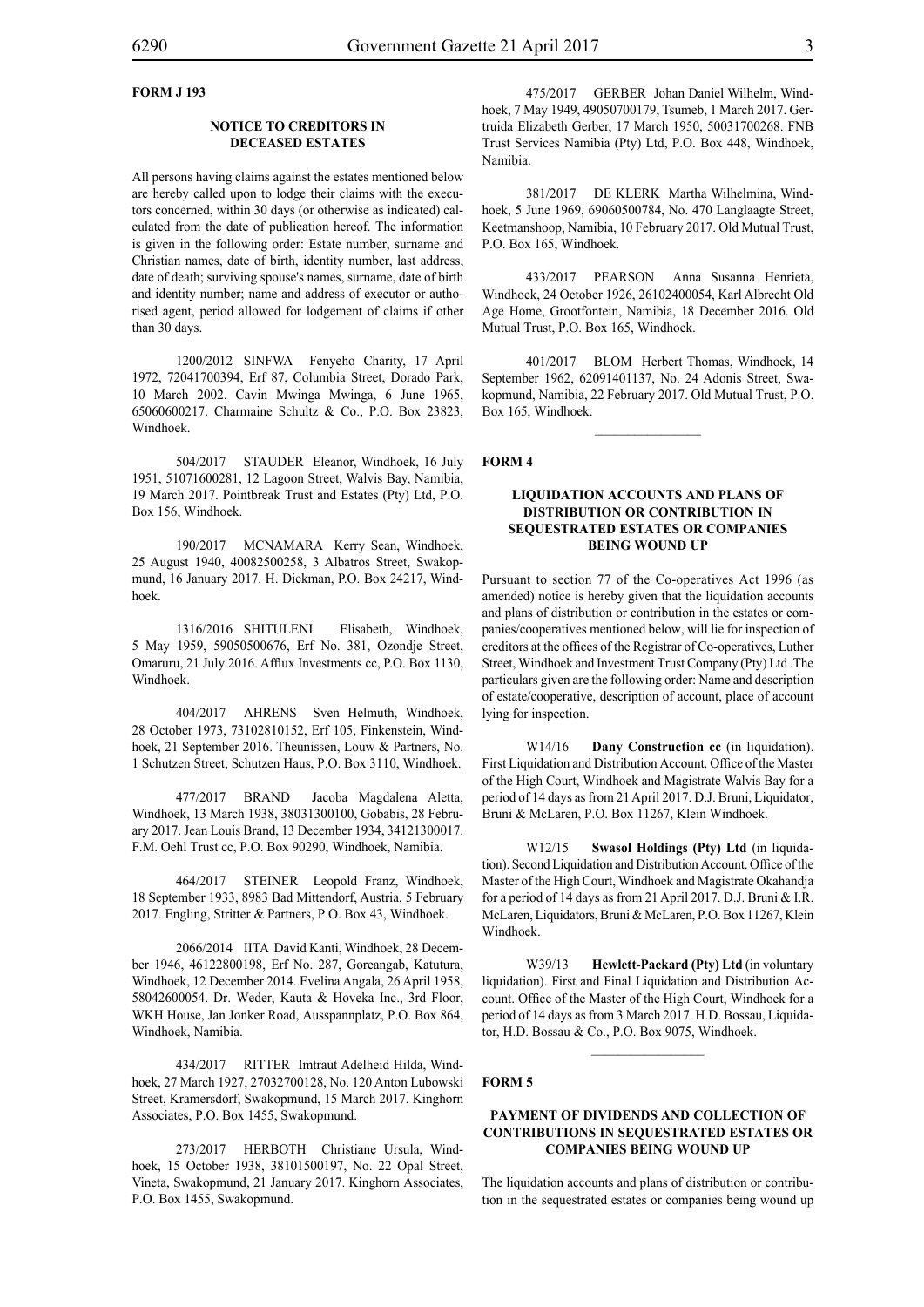mentioned below having been confirmed on dates mentioned therein, notice is hereby given, pursuant to sub-section (1) of section one hundred and thirteen of the Insolvency Act, 1936, and section 409(2) of the Companies Act, 1973, that dividends are in the course of payment or contributions are in the course of collection in the said estates or companies as set forth below, and that every creditor liable to contribution is required to pay the trustee the amount for which he/she is liable at the address mentioned below.

The particulars are given in the following order: Number of estate or company; name and description of estate or company; date when account confirmed; whether a dividend is being paid or contribution collected or both; name and address of Trustee or Liquidator.

W23/12 **Autogas Namibia (Pty) Ltd** (In Liquidation). 7 April 2017. Dividends paid to Concurrent Creditors. Supplementary Second and Final Liquidation and Distribution Account. D.J. Bruni & I.R. McLaren, Joint Liquidators, Investment Trust Company (Pty.) Ltd., P.O. Box 11267, Klein Windhoek.

#### **IN THE HIGH COURT OF NAMIBIA (Main Division) CASE NO: I 1964/2009**

 $\frac{1}{2}$ 

In the matter between:

**VASCEW MAINTENANCE CC** Plaintiff/ Judgment Creditor

and

# **ANSIE VAN SCHALKWYK** Defendant/

Judgment Debtor

# **NOTICE IN TERMS OF RULE 108(1) (b)**

In the execution of a Writ of Execution issued out of the High Court of Namibia, signed and issued by the Registrar of the court, application will be made to the High Court of Namibia, Luderitz Street, Windhoek, Republic of Namibia on **17 MAY 2017** at **12h00** for an order declaring the following immovable property executable and the judgment debtor is hereby called upon to provide reasons to this honorable court within 10 days of publication hereof why such an order may not be granted.

1. UNIT NO. 39, EAGLE ROCK PIONIERSPARK EXTENSION 1 **WINDHOFK** REPUBLIC OF NAMIBIA

DATED at WINDHOEK on this 3rd day of APRIL 2017.

KÖPPLINGER BOLTMAN Legal practitioners for the Applicant 10 Jakaranda Street

# **IN THE MAGISTRATE'S COURT FOR THE DISTRICT OF WINDHOEK**

# **HELD AT WINDHOEK CASE NO: 3559 OF 2016**

In the matter between:

# **BODY CORPORATE OF JATTIES PARK** Execution Creditor

and

# **ETUNA TANGENT SHEYA** First Execution Debtor **AINA NDEPEAPO LELLY SHEYA** Second Execution Debtor

## **NOTICE OF SALE IN EXECUTION**

IN EXECUTION of a Judgment granted by the above Honourable Court against the Execution Debtors on **14 September 2016**, the following property will be sold by public auction on **11 May 2017**, at **10H00** by the Messenger of the Court for the district of **Windhoek** in front of the Magistrate's Court, Mungunda Street, Katutura, Windhoek:

- (a) Section No. 38 as shown and more fully described on Section Plan No. 14/2004 in the building or buildings known as Jatties Park, situate at Windhoek Extension 2, in the Municipality of Windhoek, Khomas Region, Registration Division "K" of which section the floor area, according to the said Sectional Plan, is 64 (sixty four) square metres in extent;
- (b) together with an undivided share in the common property in the land and building or buildings as shown and more fully described on the said Sectional Plan, apportioned to the said Section in accordance with the participation quota of the said Section specified in a Schedule endorsed on the said Sectional Plan and held under Certificate of Registered Sectional Title No. 14/2004(38)(UNIT), dated 10 June 2004;

with all fixed improvements thereon.

Alleged improvements: 1 x Kitchen (with build in cupboards), 1 x Lounge, 2 x Bedrooms (with build -in cupboards), 1 x Bath / Toilet Combination.

## **MAIN CONDITIONS OF SALE:**

- 1. The Sale is subject to the provisions of the Magistrate's Court Act No. 32 of 1944, as amended.
- 2. The property will be sold "voetstoots" according to the existing title deed.
- 3. One tenth of the purchase price will be payable immediately after the Sale in cash, the balance against transfer to be secured by a bank or building society guarantee.
- 4. The complete conditions of Sale may be inspected at the office of the Messenger of the Court, Windhoek (Tel no: 248568) and at the Plaintiff's Attorneys' offices at the undermentioned address.
- 5. The sale will be in Namibian Dollars and no bid less than N\$1,00 (ONE NAMIBIAN DOLLAR) will be accepted.

DATED AT WINDHOEK on 9 MARCH 2017.

VAN DER MERWE-GREEFF ANDIMA INC. ATTORNEYS FOR PLAINTIFF / EXECUTION CREDITOR 28 CHURCH STREET WINDHOEK

 $\frac{1}{2}$